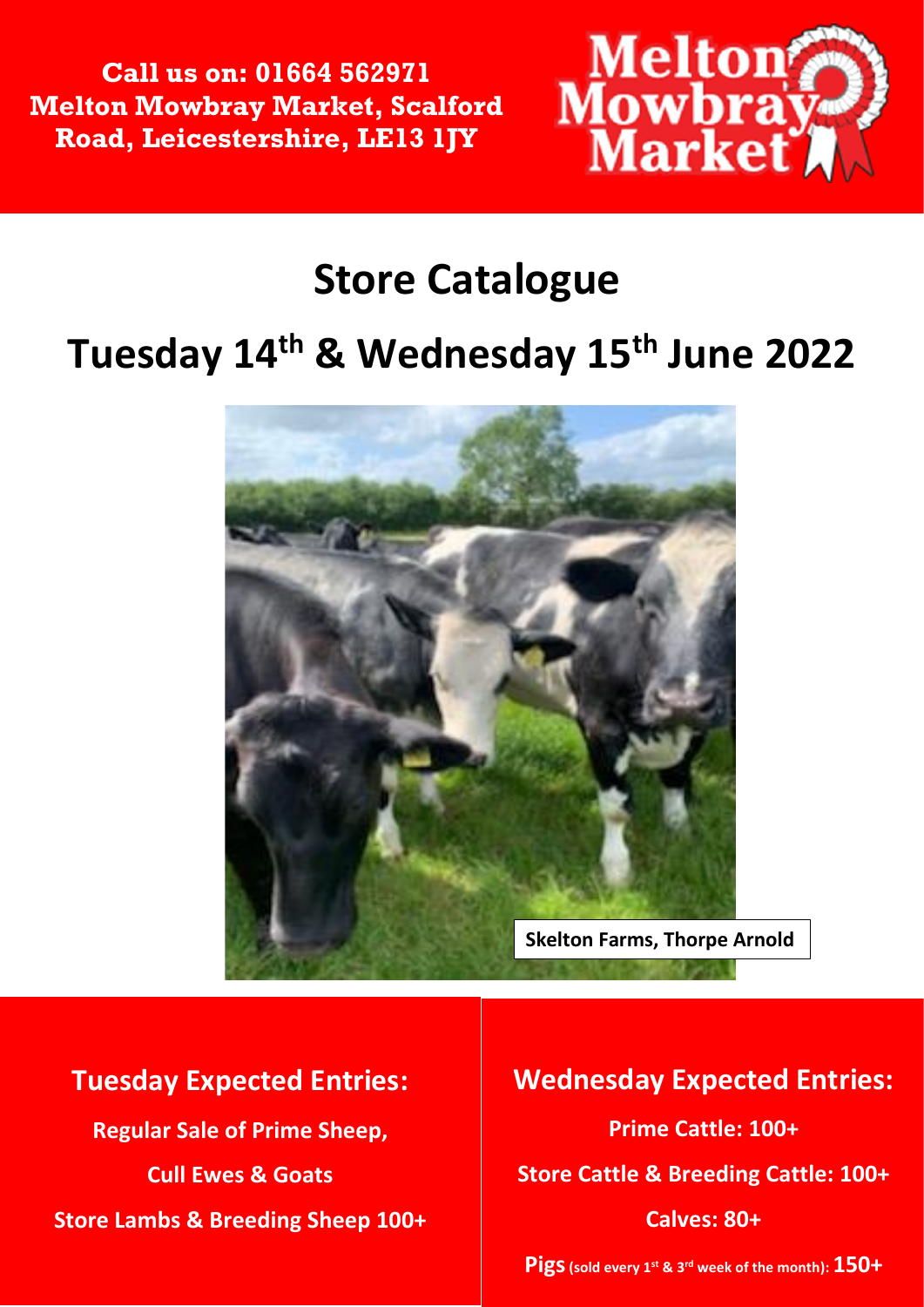Due to extraordinary cost increases across the board from our card payment provider starting in April, **PLEASE NOTE - CARD PAYMENTS**

**We will not be able to accept commercial Debit Cards without the 3% surcharge that currently applies to commercial Credit Cards.** We continue to work with our card providers and other providers to address this issue, but in the meantime, the only card payments we can accept without surcharges are consumer debit cards. We continue to be unable to accept consumer credit cards at all. We apologise for the inconvenience caused and would encourage customers to use BACS payments wherever possible.

#### **Breeding Sheep (To be Sold at 1:30pm) FGF Lincs Ltd**

60 Continental x Hoggs with lambs at foot 60 Continental x Full Mouth ewes with lambs at foot

#### **Park Wall Aberdeen Angus**

9 Continental x Ewes with 15 lambs at foot

#### **Late entries expected…**

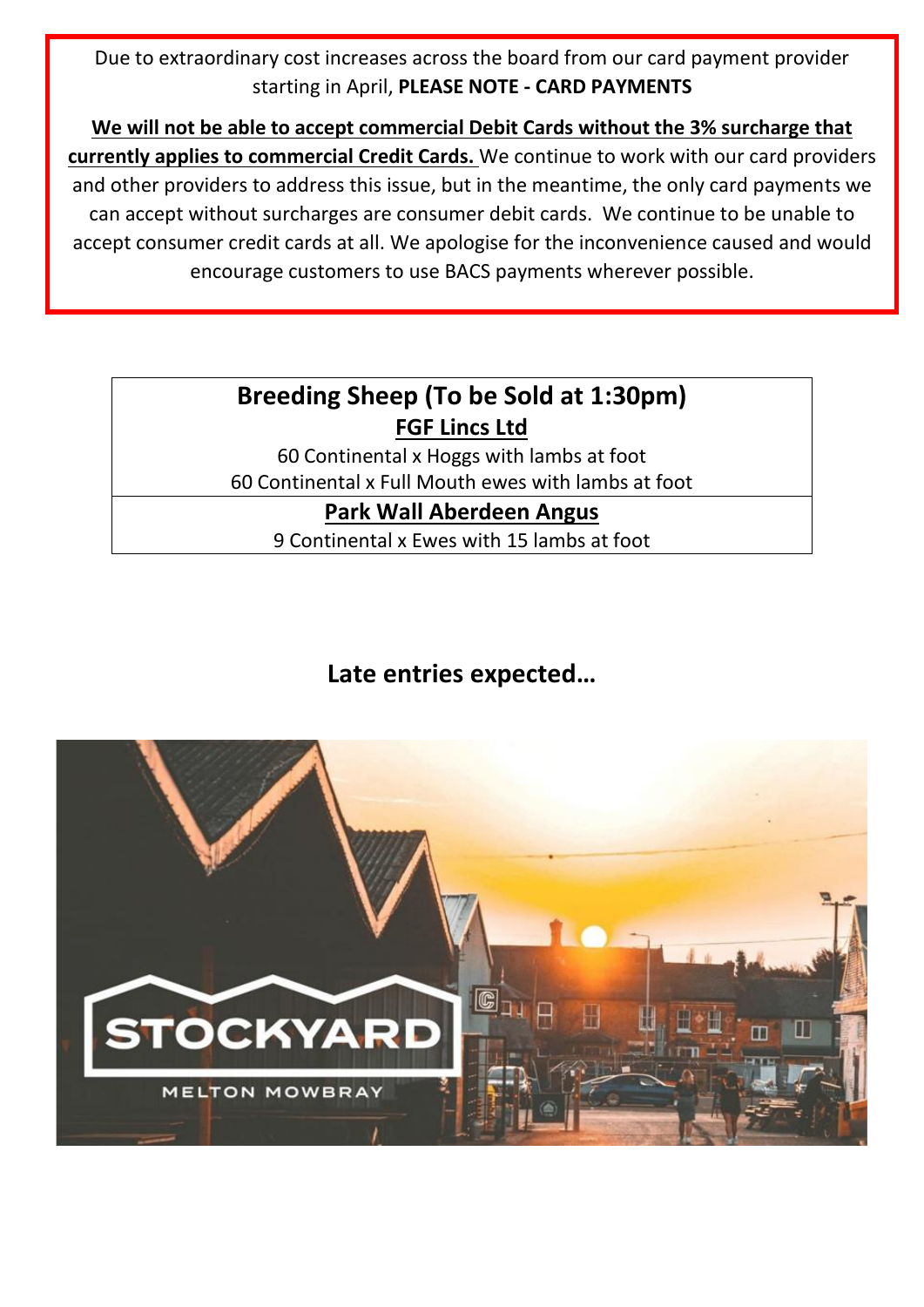## **Wednesday 15th June**

**\*PLEASE NOTE WEDNESDAY SALE TIMES FOR CATTLE & PIGS\***

**Pigs – 10am Calves and Weanlings – 10.30am Prime Cattle – 10 am Store Cattle – Approx 12pm**

### **Calves & Reared**

| <b>Number of heads</b> | <b>Description</b>                              |  |
|------------------------|-------------------------------------------------|--|
|                        | <b>Throckenholt Farms, Spalding</b>             |  |
| 5                      | Continental X Steers & Heifers, 4-6 months, TB4 |  |
|                        | P S & A J Wisden, Oakham                        |  |
| 3                      | Aberdeen Angus x heifers 5-6 months TB1         |  |
|                        | <b>Chandler &amp; Dickman, Melton Mowbray</b>   |  |
|                        | Calves under 42 days                            |  |

**Late entries expected…**

## **Pigs**

**M & P Carter, Lutterworth** 100 Prime Pigs

#### **A.B.C Farmers & Contracting, Plumtree**

1 Boar 5 Sows

**Jade Longdon, Trowell** 

4 Finished Pigs

#### **I.J Smith, March**

15 Store Pigs 10 Weaners 8 Finished Pigs

#### **Hardys Animal Farm, Ingoldmells**

18 Weaners 1 Sow

#### **Wayne Nussey**

4 Weaners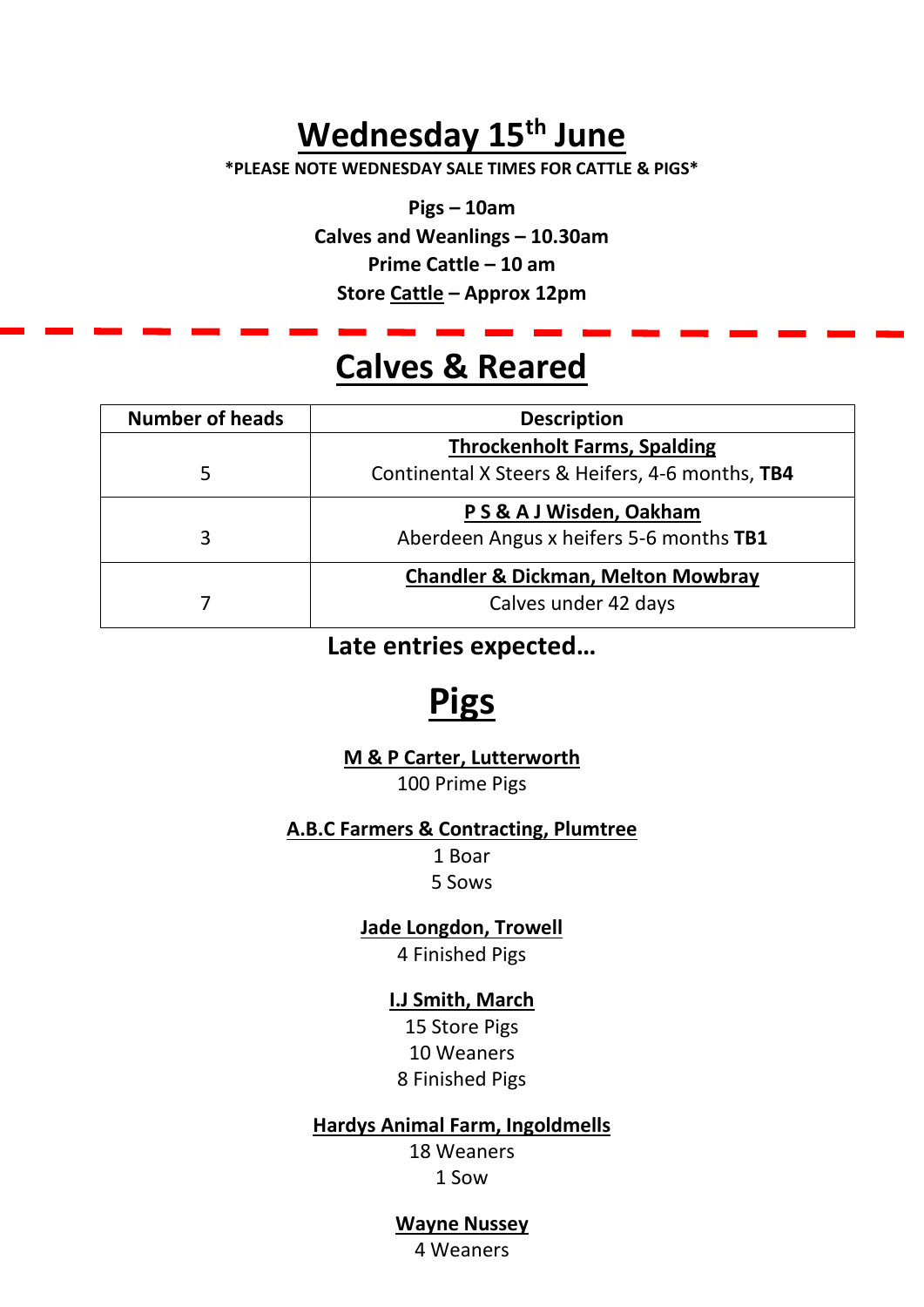#### **Farm assurance status**

Would all cattle vendors selling cattle as Farm Assured please ensure that their Farm Assurance is up to date, with all linked holdings registered to the primary holding, and ensure that the stickers used in passports match the details held by the administering Farm Assurance body.

We are increasingly having issues with linked holdings not being covered under a primary FABBL account, and severe deductions are being applied at the time of slaughter. In such instances, the vendor is liable for all deductions made.

**Please tick the box on the entry form if you are Farm Assured, otherwise we will sell as Non-Farm Assured.** 

#### **Cattle Entry Forms**

We would like to remind our customers of the importance of correctly filling out Cattle Entry Forms. **ALL cattle must be accompanied by a fully completed and signed entry form to include the TB testing interval and date of most recent test along with Farm assurance details and any reserves.** Cattle entry forms can be collected from the market office or downloaded from our website. If you have any questions, please ask a member of staff, or call us on 01664 562971.

#### **LAIRAGE**

**A reminder that stock requiring lairage the evening before sale must be booked in with prior notification to**

**Auctioneers - Scott: 07796 897516, Martin: 07775 758586**

**Yard Managers - Ray: 07930879173, Merv: 07921089105**

**Strictly from 4-6pm.** 

**.**

#### **Store Cattle**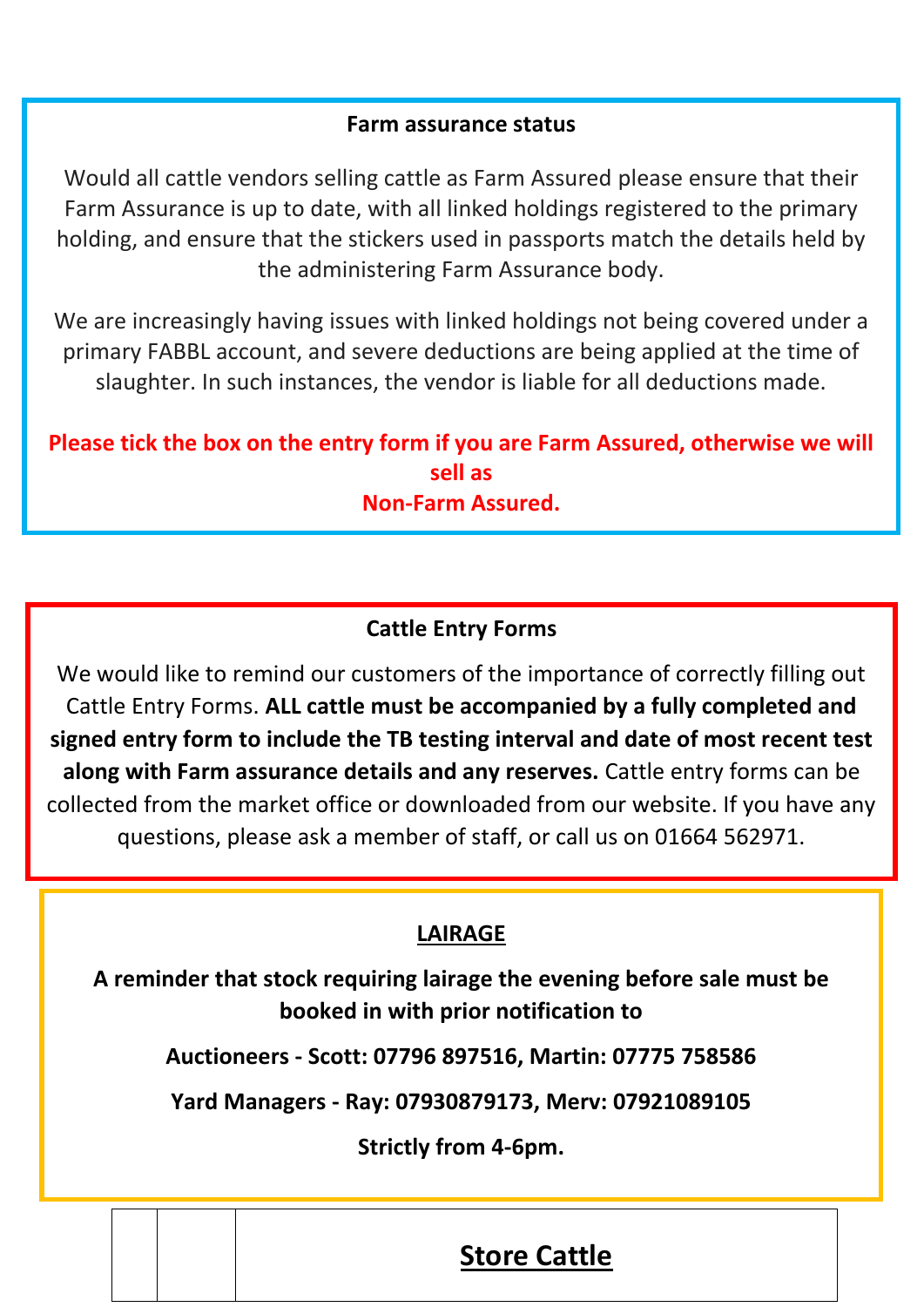|  | Number                                                                              |                                                          |  |
|--|-------------------------------------------------------------------------------------|----------------------------------------------------------|--|
|  | of                                                                                  | Description                                              |  |
|  | heads                                                                               |                                                          |  |
|  |                                                                                     | <b>Annabelle Howell, Norfolk</b>                         |  |
|  | $\mathbf{1}$                                                                        | Pedigree Saler Bull 3 Years old                          |  |
|  |                                                                                     | Been used on Heifers & Cows Last Season                  |  |
|  |                                                                                     | <b>High Health Scheme</b>                                |  |
|  |                                                                                     | <b>Easy Calving</b>                                      |  |
|  | Vaccinated for BVD & Lepto                                                          |                                                          |  |
|  |                                                                                     |                                                          |  |
|  | <b>M Jones, Norfolk</b>                                                             |                                                          |  |
|  | $\mathbf{1}$                                                                        | Limousin X Cow with Shorthorn X Bull calf at Foot TB4    |  |
|  |                                                                                     | L Massie, Leicestershire                                 |  |
|  | $\mathbf{1}$                                                                        | Hereford x Cow with 34 bred Hereford heifer calf at foot |  |
|  |                                                                                     | $(3$ months) <b>TB1</b>                                  |  |
|  | <b>Sobraon Farms, Stamford</b>                                                      |                                                          |  |
|  | $\overline{2}$                                                                      | Pedigree Dexter Bulls 5 Years old TB1                    |  |
|  | <b>K.P Wright, Kings Lynn</b>                                                       |                                                          |  |
|  | 6                                                                                   | Fresian Steers 15 Months TB4                             |  |
|  |                                                                                     | <b>W.R Burfoot</b>                                       |  |
|  | 4                                                                                   | Continental X 18-20 Months TB1                           |  |
|  | <b>A.J Harker, Ruddington</b><br>Limousin X Heifers 15 Months TB1<br>$\overline{2}$ |                                                          |  |
|  |                                                                                     |                                                          |  |
|  |                                                                                     | <b>S Denne, Milton Keynes</b>                            |  |
|  | 3                                                                                   | Aberdeen Angus & Shorthorn Steers 15 Months              |  |
|  |                                                                                     | <b>HB SS FA TB1</b>                                      |  |
|  |                                                                                     | <u>I Kerry, Kegworth</u>                                 |  |
|  | 15                                                                                  | Aberdeen Angus & Hereford Steers 14 -19 Months TB1       |  |
|  |                                                                                     | <b>BN &amp; SL Williamson, Etwall</b>                    |  |
|  | 6                                                                                   | Aberdeen Angus x Steers 14-15 months TB1                 |  |
|  |                                                                                     | Reg Sire, All out of beef bred cows                      |  |
|  |                                                                                     |                                                          |  |
|  |                                                                                     | <b>AE Mason, Norfolk</b>                                 |  |
|  | 4                                                                                   | Limousin & Norwegian Red x Steers 22 months TB4          |  |
|  |                                                                                     | <b>JN &amp; FP Gladwell, Rugby</b>                       |  |
|  | 8                                                                                   | Limousin x Steers & Heifers 12months TB1                 |  |
|  |                                                                                     |                                                          |  |
|  |                                                                                     |                                                          |  |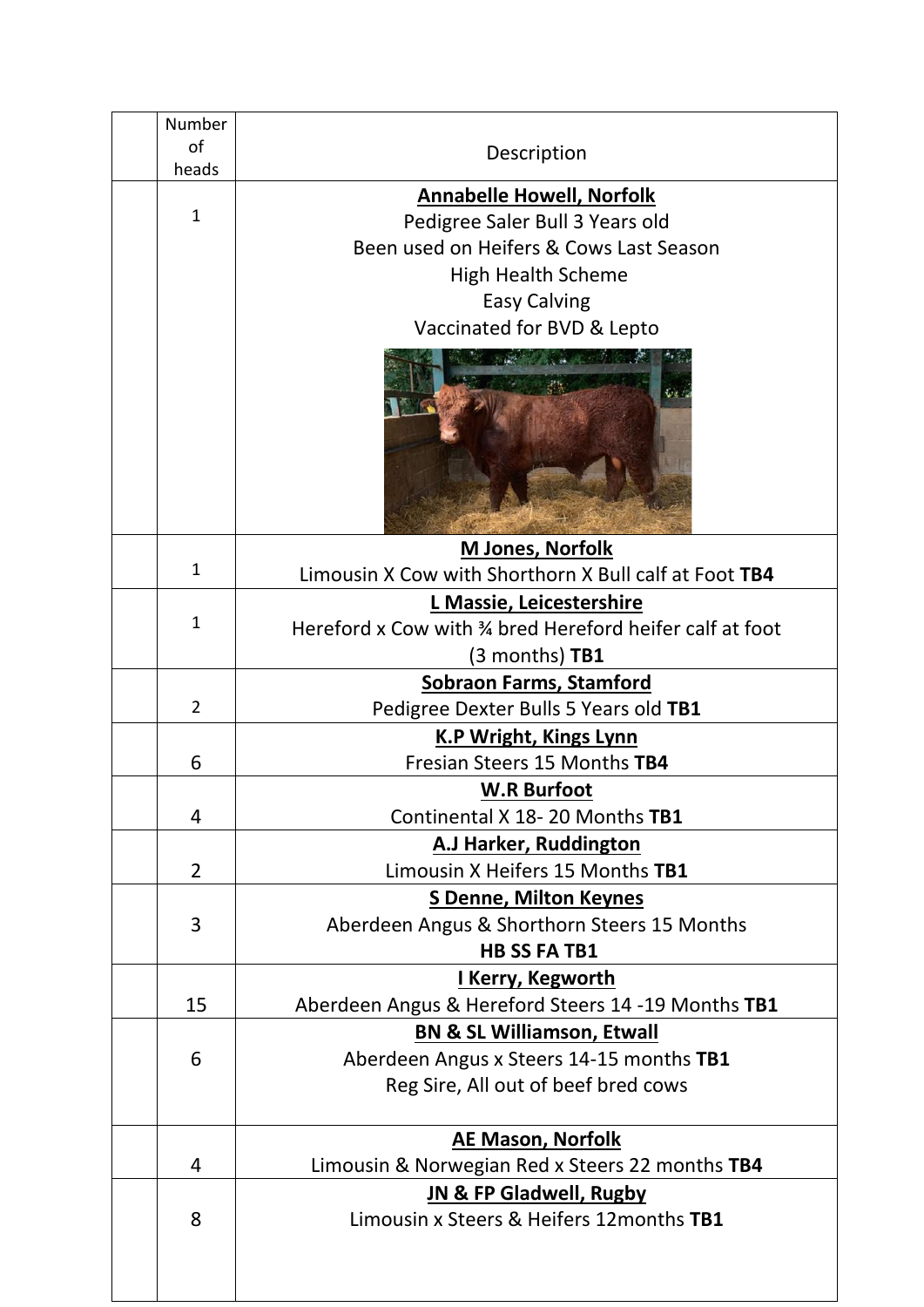|    |                               | <b>Skelton Farms, Thorpe Arnold</b>                              |  |
|----|-------------------------------|------------------------------------------------------------------|--|
| 35 |                               | Aberdeen Angus X & British Blue X Steers & Heifers 20 -22 Months |  |
|    |                               | 'All Reared From Calves' TB1                                     |  |
|    |                               |                                                                  |  |
|    | D.W & L.J Labram, Lutterworth |                                                                  |  |
|    | 8                             | Aberdeen Angus & Simmental Heifers 12 - 14 Months                |  |
|    |                               | <b>HB SS FA TB1</b>                                              |  |
|    |                               | <b>SM &amp; J Coulam, Boston</b>                                 |  |
|    | 5                             | Continental x Bulls 10 months TB4                                |  |
|    |                               | J.C & A.T Hutchinson, Clay Coton                                 |  |
|    | 6                             | Limousin X Steers $12 - 14$ Months HB FA TB1                     |  |
|    |                               | De Montfort Estate, Marston Trussle                              |  |
|    | 6                             | Hereford Steers & Heifers 10 -15 Months HB SS TB1                |  |
|    |                               | J & L Tindle, Morton Baggot                                      |  |
|    | 20                            | Aberdeen Angus X & Continental Steers & Heifers 15 Months TB1    |  |

**Late Entries to be sold at the end of catalogued lots..**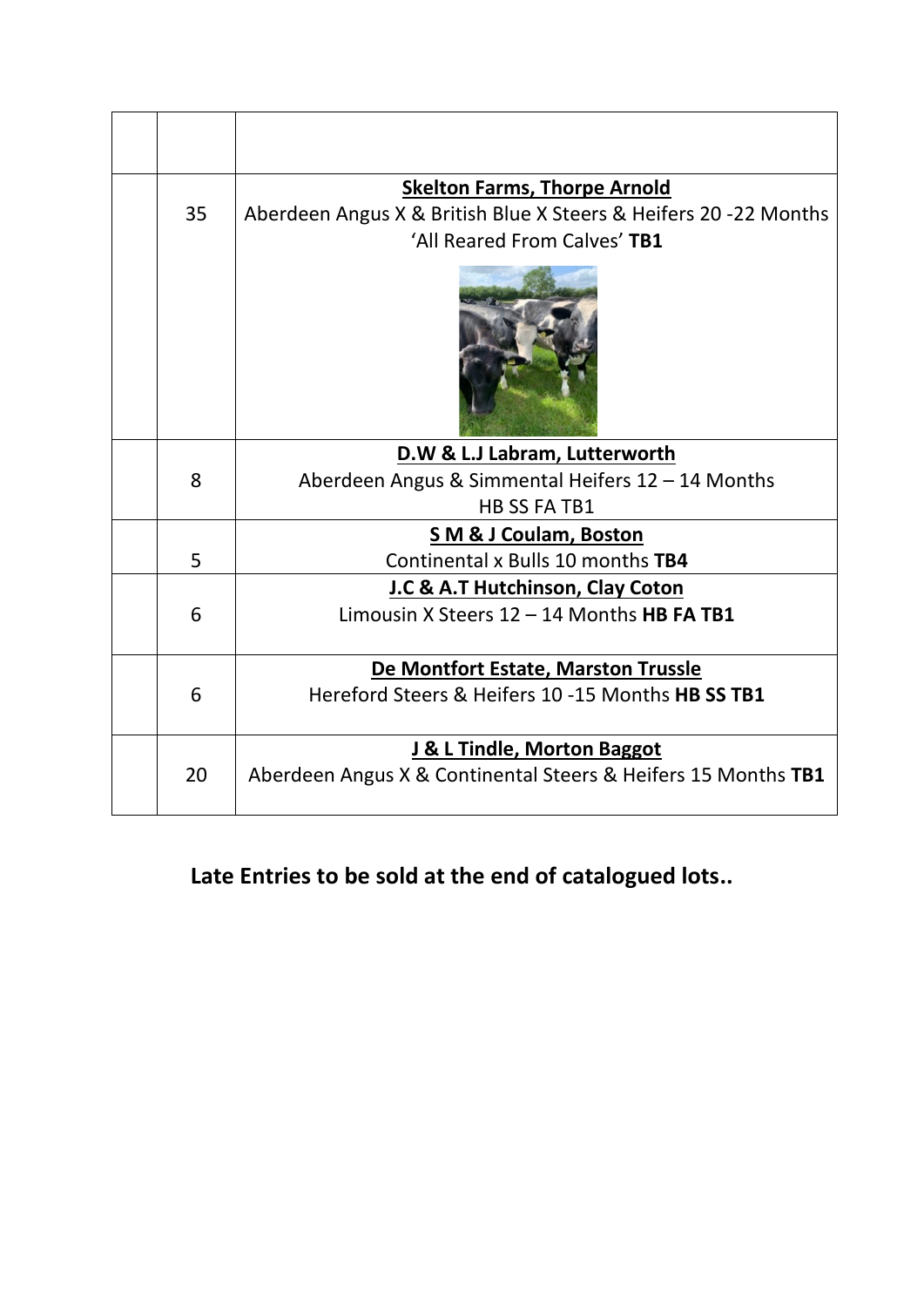## **Shouler & Son**

## Dispersal Sale of Quality Modern Farm Machinery & Equipment Saturday 18th June 2022

On behalf of Mr R Thomas t/a JB Thomas & Son - Whatoff Lodge, Quorn, LE12 8AL



**MASSEY FERGUSON 9280AL** Delta Hybrid Combine (2012)

CLAAS AXION 800 4wd tractor (2017)

VALTRA T191 4wd tractor (2011)

JOHN DEERE 6910 4wd tractor (2000)

MASSEY FURGUSON 575 2wd tractor (1980)

**BATEMAN RB25** Contour sprayer (2004)

KRAMER KT356 telehandler (2019)

**McHale Pro Glide R3100** disc mower c/w conditioner

GALFRE GS650 rotary tedder (2011)

McHale 991BE bale wrapper (2009) VADERSTAD Rapid A400S 4m combi drill TWOSE 640CB4L folding rib rolls 6.8m (2019) IFOR WILLIAMS TA5 10G12 cattle trailer

For a full detailed catalogue and photographs visit shoulers.co.uk

r.bloomfield@shoulers.co.uk 07813 728505 o.arnold@shoulers.co.uk 07706 312229